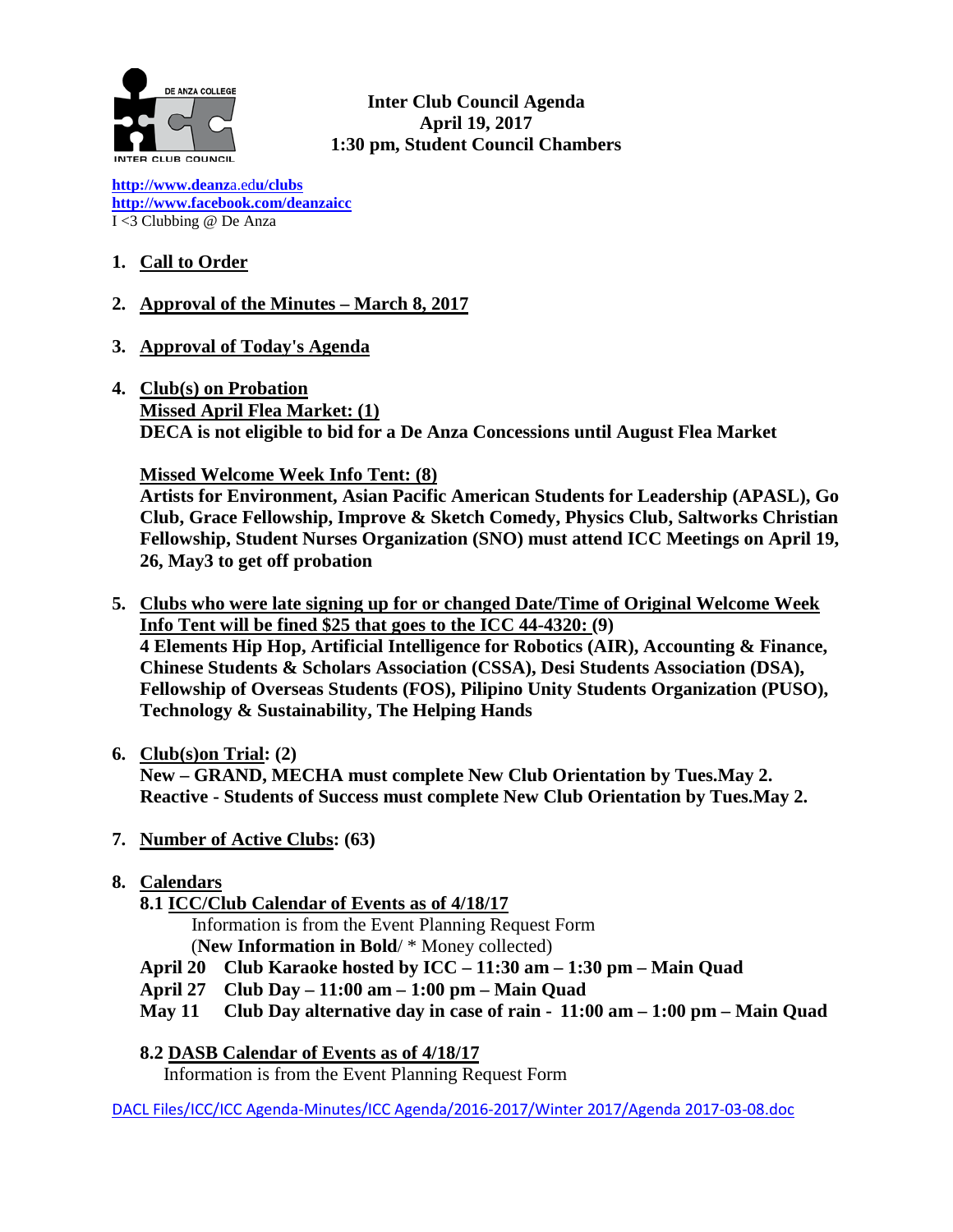(**New Information in Bold**/ \* Money collected)

|  | 9. ICC/Club Account Balance Status as of 4/18/17 (New Information in Bold) |  |  |  |  |
|--|----------------------------------------------------------------------------|--|--|--|--|
|--|----------------------------------------------------------------------------|--|--|--|--|

| $(\#41 - 54730)$ | \$3,824.66  |
|------------------|-------------|
| $(\#41 - 54720)$ | 600.00      |
| $(\#41 - 54600)$ | \$4,550.00  |
| $(H44-4300)$     | \$9,514.32  |
| $(H44-4310)$     | \$15,620.66 |
| $(#44-4320)$     | \$2,601.19  |
|                  |             |

### **10. Club Constitution(s) Updated : (2)**

**CSSA made changes to their officers' positions constitution that were reviewed by ICC Chairs at ICC Agenda Meeting on Feb. 6.**

**Psychology Club made changes to their officers' positions and Mutual Respect constitution that were reviewed by ICC Chairs at ICC Agenda Meeting on Feb. 6.**

## **11. Roll Call**

### **12. Business**

**12.1 ICC Chair of Programs & Finance Election (Info)** "Cindy" Xinyi Sun (didn't indicate on her application)

**ICC Chair of Finance** Kerry Harris "Karen" Yi Hsuan Lee Deep Thathi

### **ICC Chair of Programs**

**"**Kelly" Iok Kuan Hoi Roxane Leung Ying Li "Jack" Zijian Liu Jesus Pacheco

### **11.2 Club Budget Request (Info/Action)**

Psychology Club is requesting \$150.00 from Club/ICC Allocation Account #41- 54730 to Psychology Club (#41-54163-4013) for Club Banner.

| $\epsilon$ $\epsilon$ , $\epsilon$ , $\epsilon$ , $\epsilon$ , $\epsilon$ , $\epsilon$ , $\epsilon$ , $\epsilon$ , $\epsilon$ , $\epsilon$ , $\epsilon$ , $\epsilon$ , $\epsilon$ , $\epsilon$ , $\epsilon$ , $\epsilon$ , $\epsilon$ , $\epsilon$ , $\epsilon$ , $\epsilon$ , $\epsilon$ , $\epsilon$ , $\epsilon$ , $\epsilon$ , $\epsilon$ , $\epsilon$ , $\epsilon$ , $\epsilon$ , $\epsilon$ , $\epsilon$ , $\$ |                |
|----------------------------------------------------------------------------------------------------------------------------------------------------------------------------------------------------------------------------------------------------------------------------------------------------------------------------------------------------------------------------------------------------------------------|----------------|
| Request                                                                                                                                                                                                                                                                                                                                                                                                              | Recommendation |
| \$150.00                                                                                                                                                                                                                                                                                                                                                                                                             | \$150.00       |
| \$150.00                                                                                                                                                                                                                                                                                                                                                                                                             | \$150.00       |
|                                                                                                                                                                                                                                                                                                                                                                                                                      |                |

If approved the Club/ICC Allocation Account #41-54730 balance will be \$3,674.66

DACL Files/ICC/ICC Agenda-Minutes/ICC Agenda/2016-2017/Winter 2017/Agenda 2017-03-08.doc